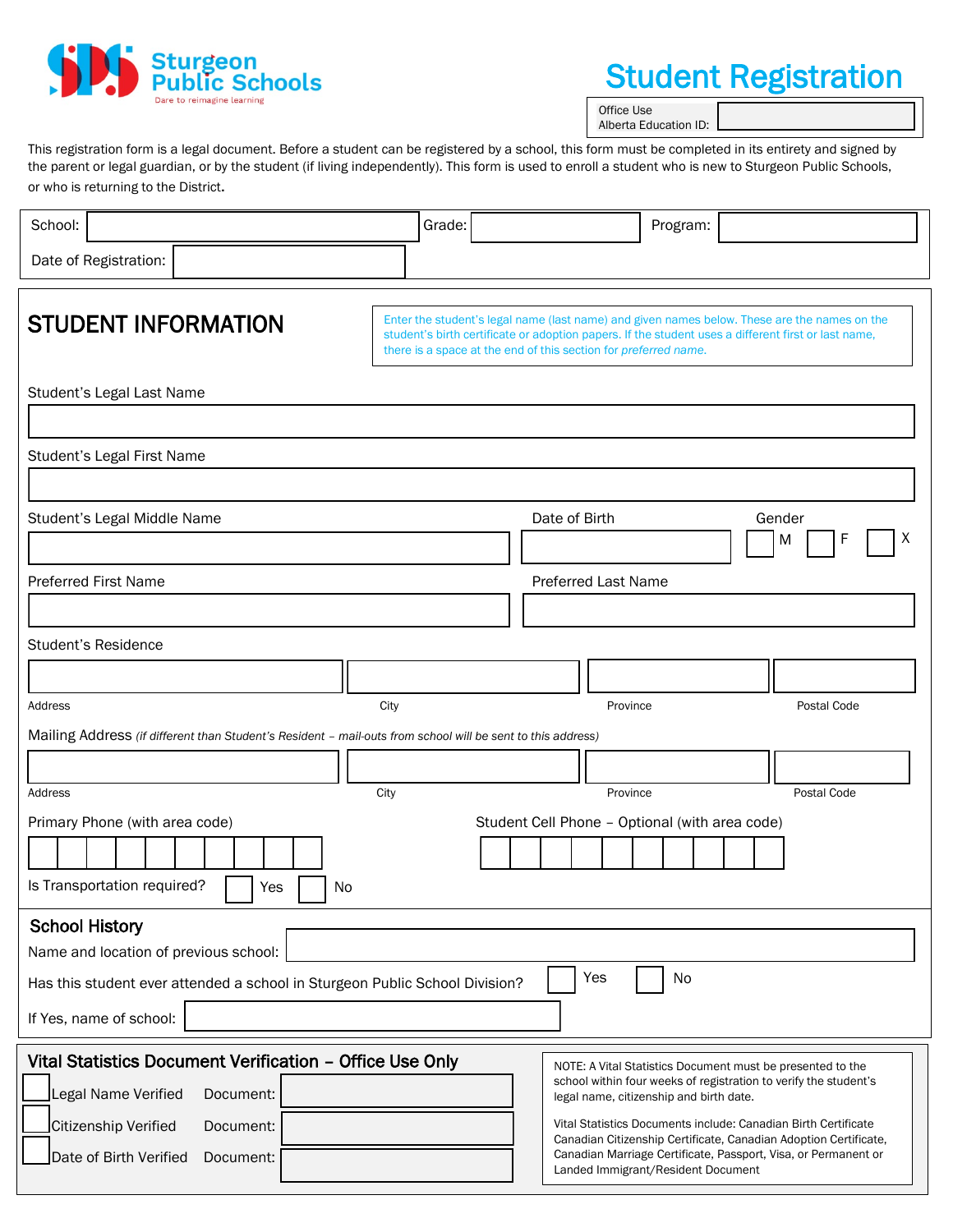

If there are two parents or guardians, it is important to fill in both sections below, whether or not the parents or guardians are living together. A guardian is defined in section 20 of the Family Law Act, or a guardian appointed under Part 5 of the Child Welfare Act, Part 1, Division 5 of the Child, Youth and Family Enhancement Act or section 23 of the Family Law Act.

|                        | Relationship to Student (select one)<br>Father<br>Legal Guardian<br>Mother<br>Resides with Student                                                                                                                |  |  |  |  |  |  |
|------------------------|-------------------------------------------------------------------------------------------------------------------------------------------------------------------------------------------------------------------|--|--|--|--|--|--|
| Guardian               | Last Name<br><b>First Name</b>                                                                                                                                                                                    |  |  |  |  |  |  |
|                        | Address (if different from student's)                                                                                                                                                                             |  |  |  |  |  |  |
|                        | Address<br>City<br>Province<br>Postal Code                                                                                                                                                                        |  |  |  |  |  |  |
| Parent/Legal           | Secondary Phone (with area code)<br>Primary Phone (with area code)<br>Other Phone (with area code)<br>Email                                                                                                       |  |  |  |  |  |  |
|                        | Legal Guardian<br>Resides with Student<br>Mother<br>Father<br>Relationship to Student (select one)                                                                                                                |  |  |  |  |  |  |
|                        | Last Name<br><b>First Name</b>                                                                                                                                                                                    |  |  |  |  |  |  |
|                        | Address (if different from student's)                                                                                                                                                                             |  |  |  |  |  |  |
|                        | City<br>Address<br>Province<br>Postal Code                                                                                                                                                                        |  |  |  |  |  |  |
| Parent/Legal Guardian  | Secondary Phone (with area code)<br>Primary Phone (with area code)<br>Other Phone (with area code)<br>Email                                                                                                       |  |  |  |  |  |  |
|                        |                                                                                                                                                                                                                   |  |  |  |  |  |  |
|                        | <b>Emergency Contact Information</b><br>In case of illness, inclement weather or emergency school closure and student's parent/legal guardian is not available, please indicated alternate<br>emergency contacts: |  |  |  |  |  |  |
| act                    | Name<br>Relationship to Student                                                                                                                                                                                   |  |  |  |  |  |  |
|                        | Daytime/Work Phone<br>Cellular Phone Number                                                                                                                                                                       |  |  |  |  |  |  |
|                        | Relationship to Student<br>Name                                                                                                                                                                                   |  |  |  |  |  |  |
|                        | Daytime/Work Phone<br>Cellular Phone Number                                                                                                                                                                       |  |  |  |  |  |  |
|                        | Please make sure the emergency contacts are advised that their names have been used for this purpose. Any additional contact information can be<br>attached to this form.                                         |  |  |  |  |  |  |
| Medical Emergency Cont | <b>Student's Medical Information</b><br>Does this student have any medical concerns/special needs/family circumstances of which the school should be aware?<br>Yes<br>No                                          |  |  |  |  |  |  |
|                        | If Yes, please describe:                                                                                                                                                                                          |  |  |  |  |  |  |
|                        |                                                                                                                                                                                                                   |  |  |  |  |  |  |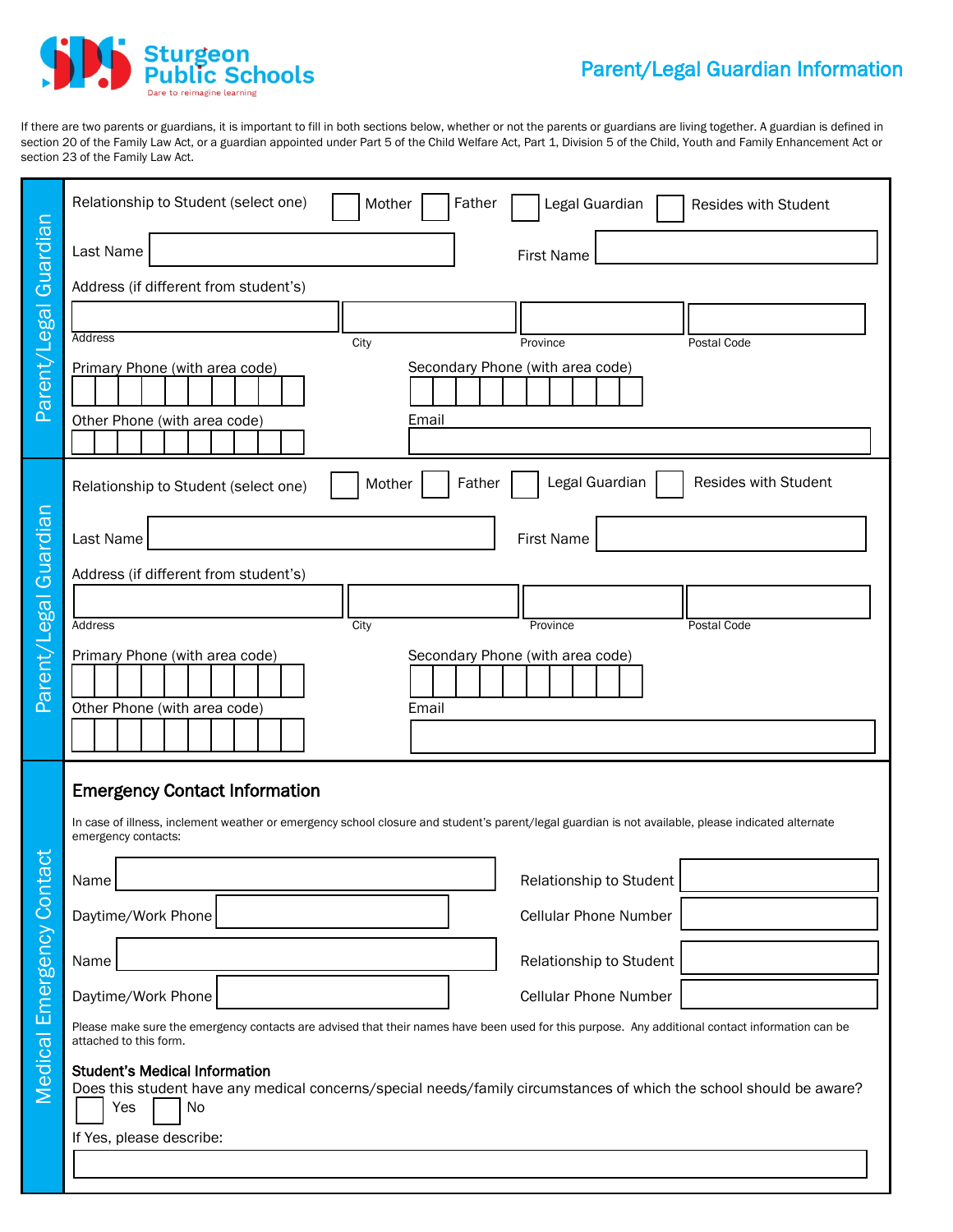| Alberta Health Care Number                                                                                               |  |  |  |  |  |  |  |  |  |  |
|--------------------------------------------------------------------------------------------------------------------------|--|--|--|--|--|--|--|--|--|--|
| Parents are not required to provide this information however Alberta Health Care numbers may be requested for activities |  |  |  |  |  |  |  |  |  |  |

| such as field trips. |  |
|----------------------|--|
|                      |  |

#### Custody/Court Order Information

Code the student with a "yes" if the following applies:

In rare instances a child may be designated as "Protected" if a court has issued a restraining order under the Child Welfare Act, The Domestic Relation Act, The Divorce Act or the Young Offenders Act.

Please indicate if the school administration should be aware of any such court order for the protection of your child.

Yes No

If Yes, please make arrangements to discuss this situation with the school administration. You will be expected to provide legal documentation to support your requests.

### Alberta Education Grant Code Information

| If you wish to declare the student is Aboriginal, please select one:                                                                                          |  |  |  |  |  |
|---------------------------------------------------------------------------------------------------------------------------------------------------------------|--|--|--|--|--|
| First Nation (status)<br>Métis<br>First Nation (non-status)<br>Inuit                                                                                          |  |  |  |  |  |
| For further information, please contact Alberta Education at 780-427-8501.                                                                                    |  |  |  |  |  |
| If you have questions regarding the collection of student information by the school board, please contact the School<br>Board Superintendent at 780-939-4341. |  |  |  |  |  |
|                                                                                                                                                               |  |  |  |  |  |
| English as Second Language (ESL) Eligibility:                                                                                                                 |  |  |  |  |  |
| ESL Students can be Canadian-born or Foreign-born.                                                                                                            |  |  |  |  |  |
| Canadian born or<br>Foreign-born?<br>Is your child                                                                                                            |  |  |  |  |  |
| If Foreign-born - Birth Country:                                                                                                                              |  |  |  |  |  |
| Student's first language learned (specify):                                                                                                                   |  |  |  |  |  |
| Student's primary home language (specify):                                                                                                                    |  |  |  |  |  |
|                                                                                                                                                               |  |  |  |  |  |
| Citizenship (check one)                                                                                                                                       |  |  |  |  |  |
| AB ED Code:                                                                                                                                                   |  |  |  |  |  |
| Canadian Citizen<br>1                                                                                                                                         |  |  |  |  |  |
| 2<br><b>Permanent Resident</b>                                                                                                                                |  |  |  |  |  |

| Temporary Resident (student) (e.g. Study Permit or Visiting Student) |  |  |
|----------------------------------------------------------------------|--|--|
|----------------------------------------------------------------------|--|--|

6 **Child of Canadian Citizen (student is not a Canadian citizen)** 

7 | | Child of an individual lawfully admitted to Canada for permanent or temporary residence

9 | | Step-child of a Canadian or Temporary Foreign Worker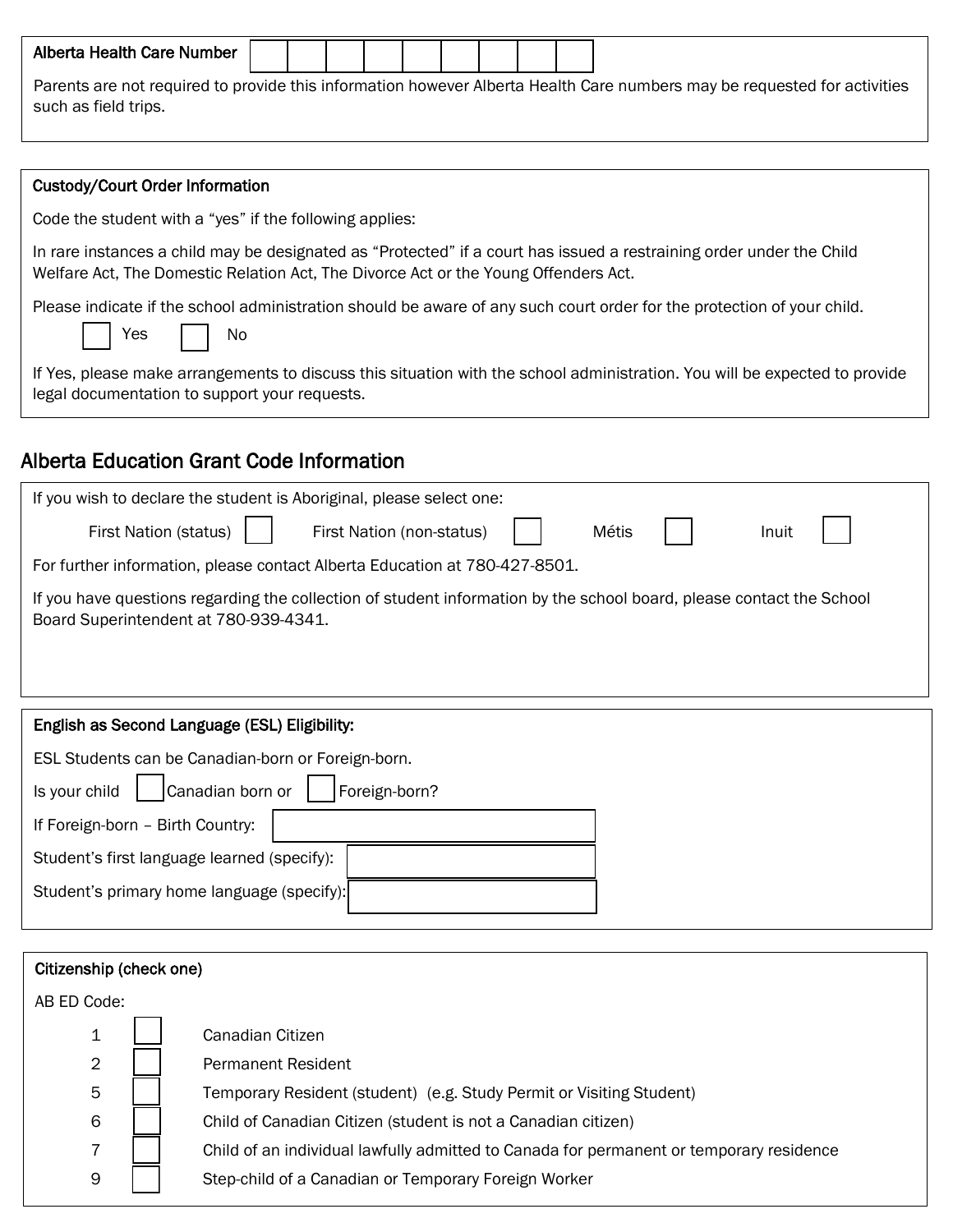| <b>Special Needs/Schooling</b> |                                                              |     |                             |
|--------------------------------|--------------------------------------------------------------|-----|-----------------------------|
|                                | Has your child received specialized services or programming? | Yes | $\overline{\phantom{a}}$ No |
| Type of Program:               |                                                              |     |                             |
|                                |                                                              |     |                             |

### Section 23 Francophone Education Eligibility Declaration:

Pursuant to Section 17 of the *Education Act* and Section 23 of the *Canadian Charter or Rights and Freedoms*:

Citizens of Canada

- whose first language learned and still understood is French, or
- who have received their primary school instruction in Canada in French have the right to have their children receive primary and secondary instruction in French; or
- of whom any child has received or is receiving primary or secondary school instruction in French in Canada,

have the right to have all their children receive primary and secondary school instruction in the same language.

In Alberta, parents can only exercise this right by enrolling their child in a French first language (Francophone) program offered by a Francophone Regional Authority.

A. According to the criteria above as set out in the *Canadian Charter of Rights and Freedoms*, are you eligible to have your child receive a French first language (Francophone) education: Yes | | No | | Do not know

B. If Yes, do you wish to exercise your right to have your child receive a French first language (Francophone) education?

Non-Resident Please check if you are a non-resident | | Resident Board:

- 1. If you are not a resident of Sturgeon Public School Division this registration does not guarantee a placement in a Sturgeon Public School Division School.
- 2. Where there is a need to provide special education services, the sending Board must be approached by the parent/guardian for sponsorship through a tuition agreement according to our placement practice.
- 3. There is a wait time for up to five days to determine student need.

Yes  $| \cdot |$  No

4. Permission to access student records is required (cumulative record request form).

#### Declaration and Consent

I hereby affirm that I have read this registration form and the accompanying documentation and understand how this information will be used. I affirm that the information given on this registration form is complete and correct. As indicated by my signature below, I hereby freely and voluntarily consent to have the information provided by me accessible as indicated. The entry of my name replaces a handwritten signature on paper and is legally binding.

Signature of Parent/Legal Guardian/Independent Student Date